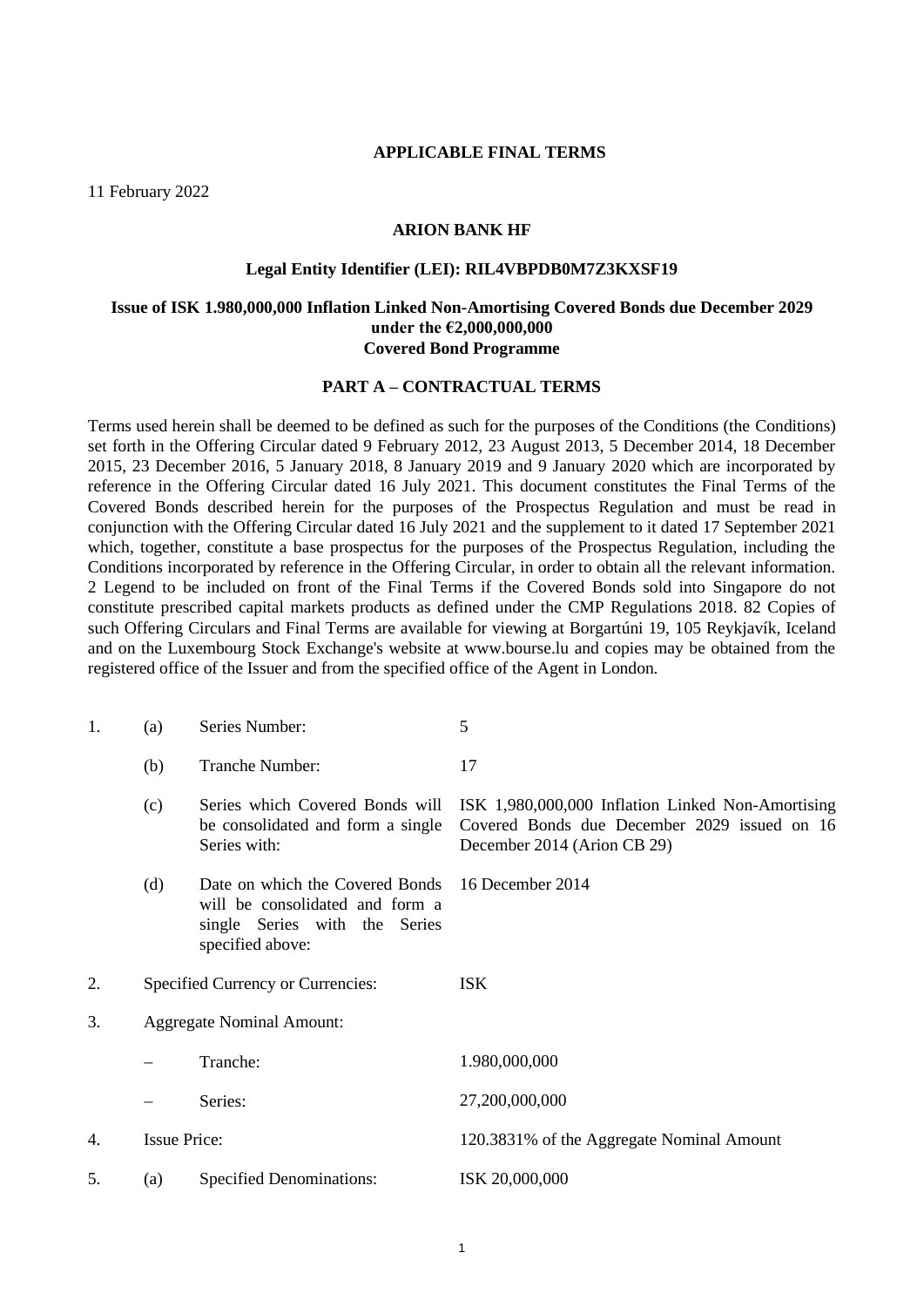|     | (b)                                  | <b>Calculation Amount</b>                                                    | ISK 20,000,000                                                                                                                                                                                                                                                                                                                                                                                                                                                                                                                          |
|-----|--------------------------------------|------------------------------------------------------------------------------|-----------------------------------------------------------------------------------------------------------------------------------------------------------------------------------------------------------------------------------------------------------------------------------------------------------------------------------------------------------------------------------------------------------------------------------------------------------------------------------------------------------------------------------------|
| 6.  | (a)                                  | <b>Issue Date:</b>                                                           | 17 February 2022                                                                                                                                                                                                                                                                                                                                                                                                                                                                                                                        |
|     | (b)                                  | <b>Interest Rate:</b>                                                        | <b>Inflation Linked Interest</b>                                                                                                                                                                                                                                                                                                                                                                                                                                                                                                        |
|     | (c)                                  | <b>Interest Commencement Date:</b>                                           | <b>Issue Date</b>                                                                                                                                                                                                                                                                                                                                                                                                                                                                                                                       |
| 7.  | <b>Maturity Date:</b>                |                                                                              | Interest Payment Date falling in or nearest to 16<br>December 2029                                                                                                                                                                                                                                                                                                                                                                                                                                                                      |
| 8.  | <b>Extended Final Maturity Date:</b> |                                                                              | Interest Payment Date falling in or nearest to 16<br>December 2032                                                                                                                                                                                                                                                                                                                                                                                                                                                                      |
|     |                                      |                                                                              | If an Extended Final Maturity Date is specified and the<br>Final Redemption Amount is not paid in full on the<br>Maturity Date, payment of the unpaid amount will be<br>automatically deferred until the Extended Final<br>Maturity Date, provided that any amount representing<br>the Final Redemption Amount due and remaining<br>unpaid on the Maturity Date may be paid by the Issuer<br>on any Interest Payment Date occurring thereafter up<br>to (and including) the relevant Extended Final<br>Maturity Date. See Condition 8.1 |
| 9.  | <b>Interest Basis:</b>               |                                                                              | See paragraph 20 below                                                                                                                                                                                                                                                                                                                                                                                                                                                                                                                  |
| 10. |                                      | <b>Redemption/Payment Basis:</b>                                             | Subject to any purchase or cancellation or early<br>redemption, Inflation linked redemption in accordance<br>with Condition 8.4.                                                                                                                                                                                                                                                                                                                                                                                                        |
| 11. |                                      | <b>Change of Interest Basis:</b>                                             | Not applicable                                                                                                                                                                                                                                                                                                                                                                                                                                                                                                                          |
| 12. |                                      | Put/Call Options:                                                            | Not Applicable                                                                                                                                                                                                                                                                                                                                                                                                                                                                                                                          |
| 13. |                                      | Date Board approval for issuance of 16 March 2021<br>Covered Bonds obtained: |                                                                                                                                                                                                                                                                                                                                                                                                                                                                                                                                         |
| 14. |                                      | Method of distribution:                                                      | Non-syndicated                                                                                                                                                                                                                                                                                                                                                                                                                                                                                                                          |
| 15. |                                      | Name and address of the Calculation Agent                                    | Arion Bank hf.                                                                                                                                                                                                                                                                                                                                                                                                                                                                                                                          |
|     |                                      |                                                                              | Borgartún 19, 105 Reykjavík, Iceland                                                                                                                                                                                                                                                                                                                                                                                                                                                                                                    |

# **PROVISIONS RELATING TO INFLATION LINKED COVERED BONDS**

16. Inflation Linked Covered Bond Provisions Not Applicable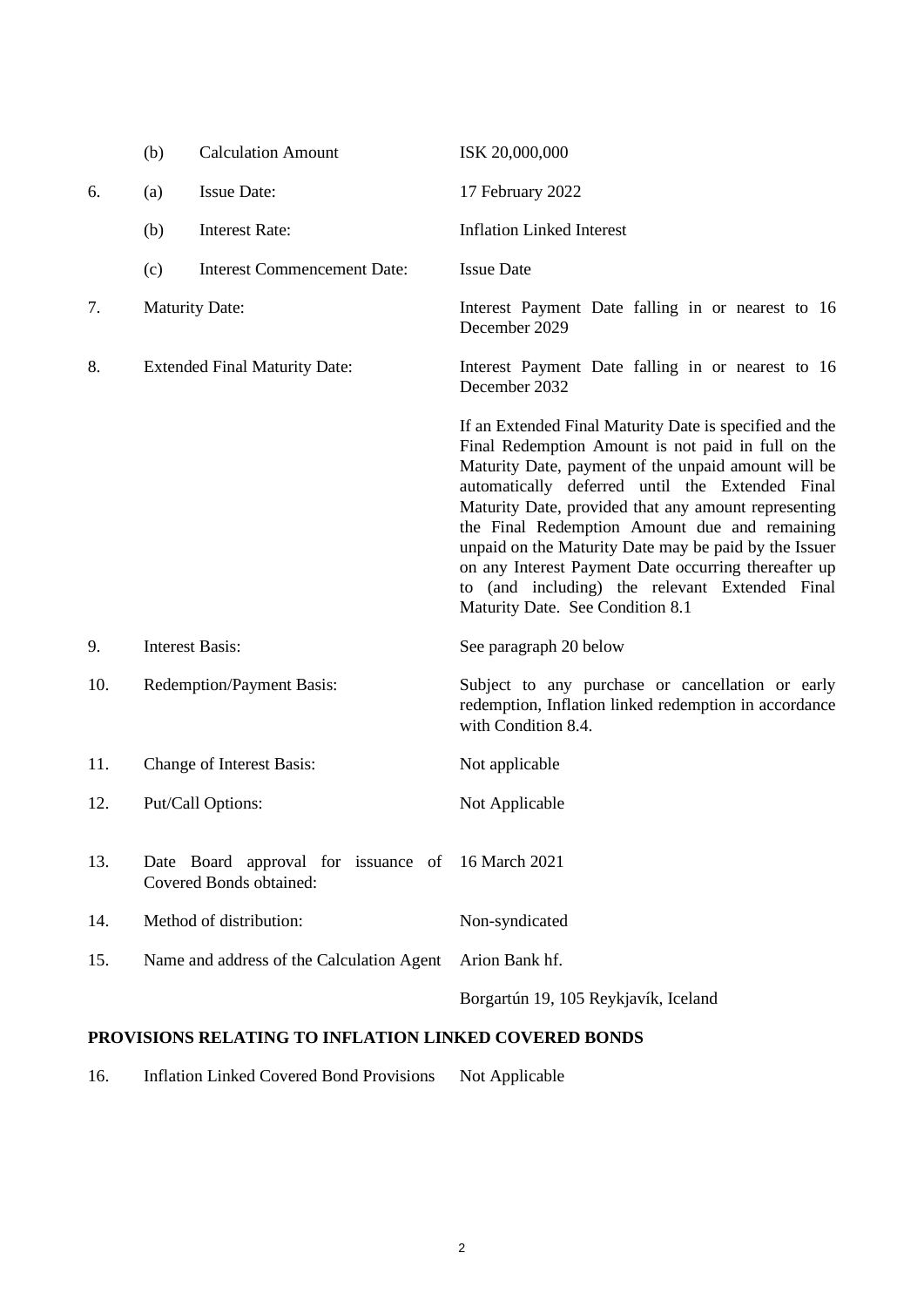# **PROVISIONS RELATING TO INTEREST (IF ANY) PAYABLE**

| 17. |           | <b>Fixed Rate Covered Bond Provisions</b>                                | Not Applicable                                                                      |
|-----|-----------|--------------------------------------------------------------------------|-------------------------------------------------------------------------------------|
| 18. |           | <b>Floating Rate Covered Bond Provisions</b>                             | Not Applicable                                                                      |
| 19. |           | <b>Zero Coupon Covered Bond Provisions</b>                               | Not Applicable                                                                      |
| 20. | Inflation | <b>Linked</b><br><b>Non-Amortising</b><br><b>Covered Bond Provisions</b> | Applicable                                                                          |
|     | (a)       | $Rate(s)$ of Interest:                                                   | 3.50 per cent. per annum payable semi-annually in<br>arrear                         |
|     | (b)       | Interest Payment Date(s):                                                | 16 June and 16 December in each year up to and<br>including the Final Maturity Date |
|     | (c)       | Base Index:                                                              | 422.1, being the value of the CPI on 16 December<br>2014                            |
|     | (d)       | Day Count Fraction:                                                      | 30/360                                                                              |

# **PROVISIONS RELATING TO REDEMPTION**

| 21. | <b>Issuer Call</b>                                                                                                               | Not Applicable                                                                                               |
|-----|----------------------------------------------------------------------------------------------------------------------------------|--------------------------------------------------------------------------------------------------------------|
| 22. | Investor Put:                                                                                                                    | Not Applicable                                                                                               |
| 23. | Redemption<br>Final<br>Covered Bond                                                                                              | Amount of each In accordance with Condition 8.4 per Covered Bond of<br>ISK 20,000,000 Specified Denomination |
| 24. | Redemption Amount of each As set out in Condition 8.7(b)<br>Early<br>Covered Bond payable on redemption for<br>taxation reasons: |                                                                                                              |
| 25. | <b>Relevant Percentage:</b>                                                                                                      | As at the Issue Date 23.8 per cent                                                                           |

# **GENERAL PROVISIONS APPLICABLE TO THE COVERED BONDS**

| 26. | Form of Covered Bonds:                                                                                                                            | <b>ISD Covered Bonds</b>                                                                                                 |
|-----|---------------------------------------------------------------------------------------------------------------------------------------------------|--------------------------------------------------------------------------------------------------------------------------|
|     |                                                                                                                                                   | ISD Covered Bonds issued in uncertificated and<br>dematerialised book entry form. See further item 7 of<br>Part B below. |
| 27. | New Global Covered Bond:                                                                                                                          | No.                                                                                                                      |
| 28. | Additional Financial Centre(s):                                                                                                                   | Not Applicable                                                                                                           |
| 29. | Talons for future Coupons or Receipts to<br>be attached to definitive Covered Bonds in<br>bearer form (and dates on which such<br>Talons mature): | No.                                                                                                                      |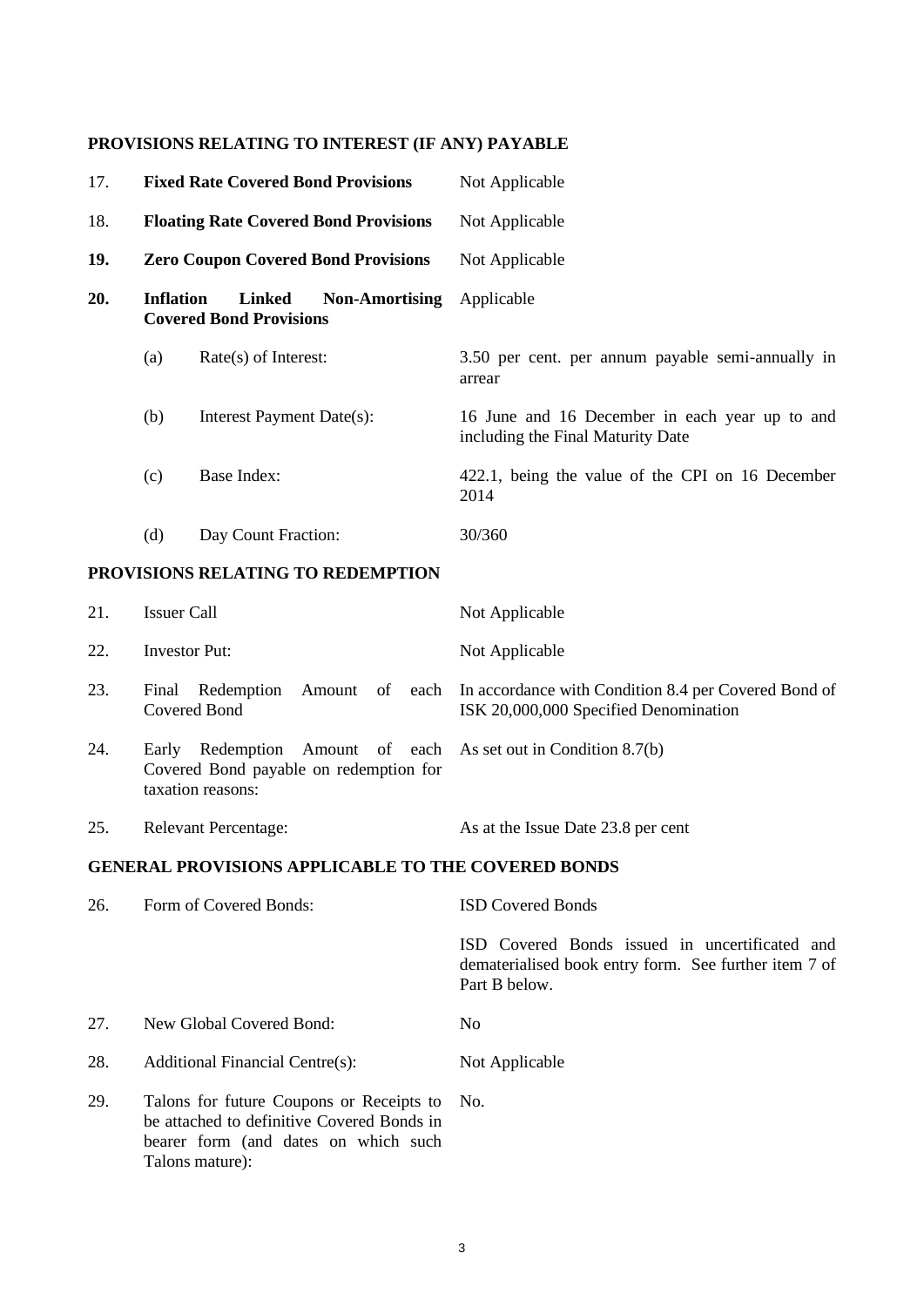| 30. | Details relating to Instalment Covered<br>Bonds; amount of each instalment, date on<br>which each payment is to be made: | Not Applicable                |
|-----|--------------------------------------------------------------------------------------------------------------------------|-------------------------------|
| 31. | Redenomination:                                                                                                          | Redenomination not applicable |
|     | <b>DISTRIBUTION</b>                                                                                                      |                               |
| 32. | If syndicated, names of Managers:<br>(a)                                                                                 | Not Applicable                |
|     | Date of Subscription Agreement:<br>(b)                                                                                   | Not Applicable                |
|     | Stabilising Manager(s) (if any):<br>(c)                                                                                  | Not Applicable                |
| 33. | If non-syndicated, name of Dealer:                                                                                       | Arion Bank hf.                |
| 34. | U.S. Selling Restrictions:                                                                                               | Reg. S Category 2; TEFRA C    |
| 35. | Prohibition of Sales to EEA Retail<br>Investors                                                                          | Not Applicable                |
| 36. | Prohibition of Sales to UK Retail Investors                                                                              | Applicable.                   |
| 37. | Prohibition of Sales to Belgian Consumers:                                                                               | Applicable                    |
| 38. | <b>Relevant Benchmark:</b>                                                                                               | Not Applicable                |
|     |                                                                                                                          |                               |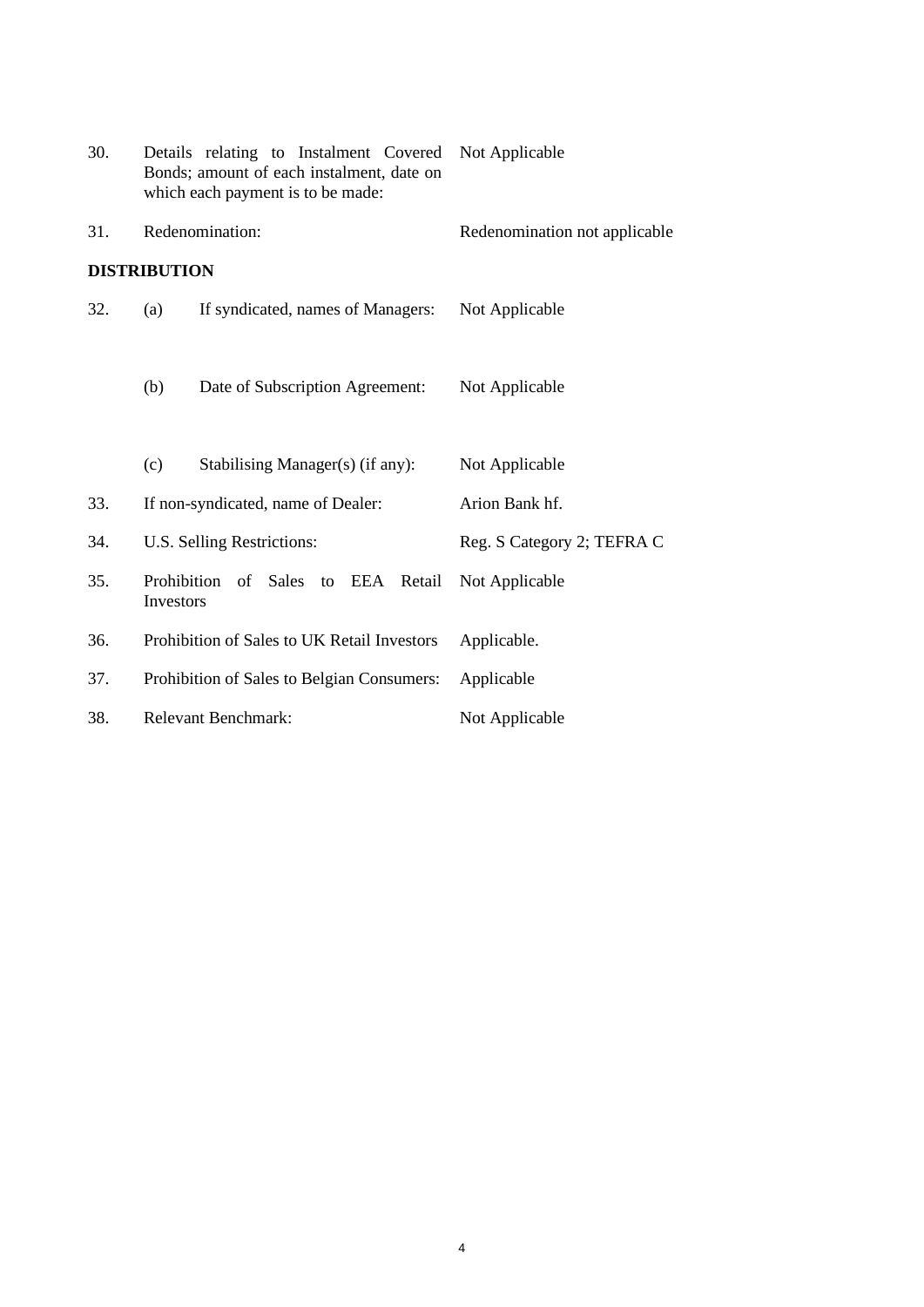### **PART B – OTHER INFORMATION**

**1. LISTING AND ADMISSION TO TRADING** Application has been made by the Issuer (or on its behalf) for the Covered Bonds to be admitted to trading on the NASDAQ Iceland hf. (the Icelandic Stock Exchange) and listing on the Regulated Market of the NASDAQ Iceland hf. with effect from or prior to the first Interest Payment Date.

Estimate of total expenses related to ISK 115,000 admission to trading:

#### **2. RATINGS**

Ratings: The Covered Bonds to be issued have not been rated.

### **3. INTERESTS OF NATURAL AND LEGAL PERSONS INVOLVED IN THE ISSUE**

Save for any fees payable to the Dealer, so far as the Issuer is aware, no person involved in the issue of the Covered Bonds has an interest material to the offer. The Dealer and its affiliates have engaged, and may in the future engage, in investment banking and/or commercial banking transactions with, and may perform other services for, the Issuer and its affiliates in the ordinary course of business.

### **4. REASONS FOR THE OFFER, ESTIMATED NET PROCEEDS AND TOTAL EXPENSES**

- (i) Reasons for the offer: As set out in "Use of Proceeds" in the Prospectus
- (ii) Estimated net proceeds: ISK 2,929,885,000
- (iii) Estmated total expenses: ISK 115,000

## **5. YIELD (FIXED RATE COVERED BONDS ONLY)**

Indication of yield: Not applicable

### **6. PERFORMANCE OF FORMULA/CPI, EXPLANATION OF EFFECT ON VALUE OF INVESTMENT AND ASSOCIATED RISKS AND OTHER INFORMATION CONCERNING THE UNDERLYING (***INFLATION LINKED COVERED BONDS AND INFLATION LINKED NON AMORTISING COVERED BONDS ONLY***)**

The Covered Bonds are linked to the performance of the Icelandic Consumer Price Index (CPI) produced based on data from Statistics Iceland.

Information about the CPI can be obtained from the website of Statistics of Iceland being <https://www.statice.is/statistics/economy/prices/consumer-price-index/>

The Issuer does not intend to provide post-issuance information.

### **7. OPERATIONAL INFORMATION**

(i) ISIN Code: IS0000025385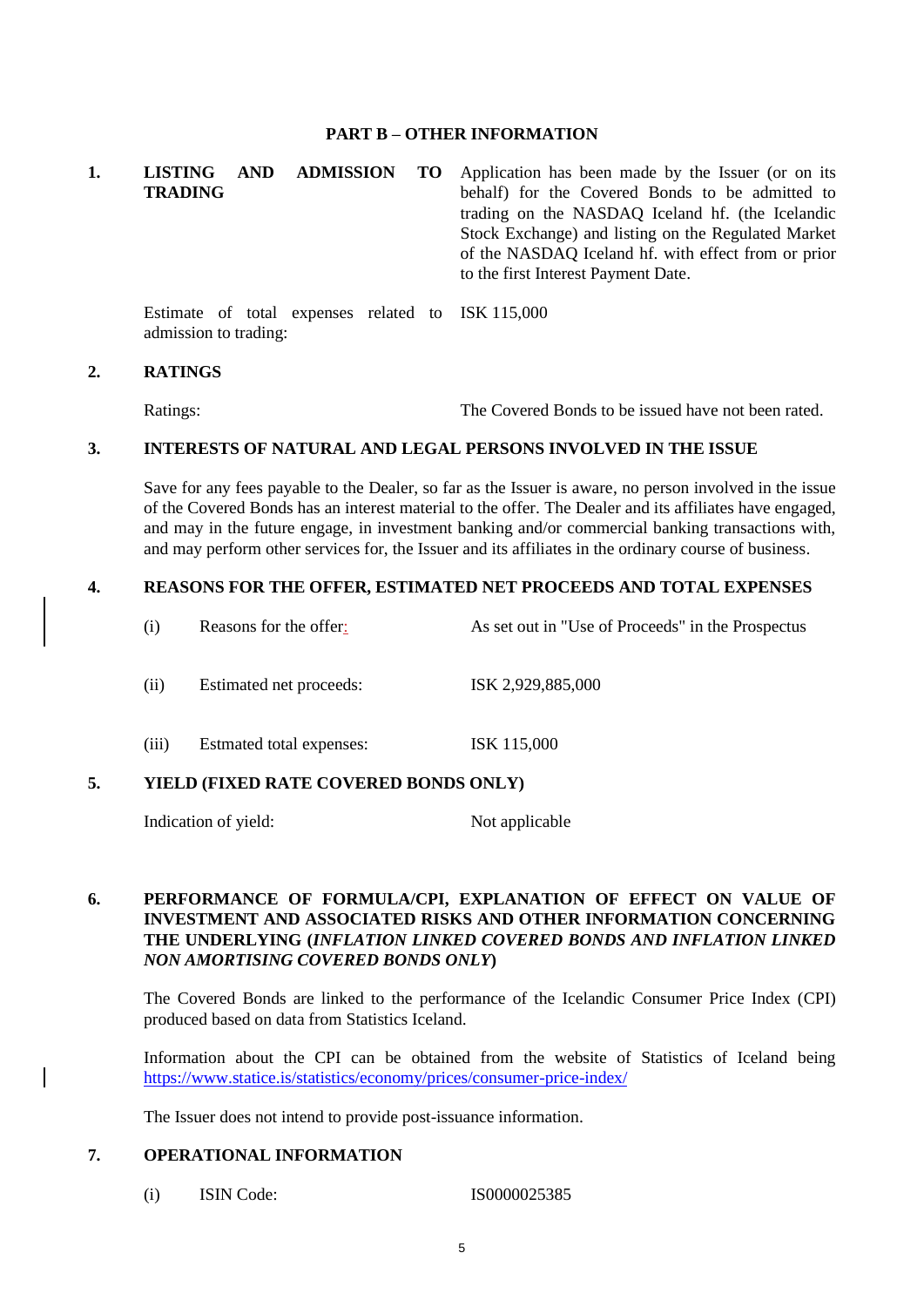| (ii)   | Common Code:                                                                                                                                                                                                                                             | Not Applicable                                                                                                                                                                                                                                                   |
|--------|----------------------------------------------------------------------------------------------------------------------------------------------------------------------------------------------------------------------------------------------------------|------------------------------------------------------------------------------------------------------------------------------------------------------------------------------------------------------------------------------------------------------------------|
| (iii)  | CFI:                                                                                                                                                                                                                                                     | DBFSFR, as updated, as set out on the website of the<br>of National<br>Numbering<br>Association<br>Agencies<br>sourced<br>from<br>$(ANNA)$ or<br>alternatively<br>the<br>responsible National Numbering Agency<br>that<br>assigned the ISIN                      |
| (iv)   | FISN:                                                                                                                                                                                                                                                    | ARION BANKI HF/3.5 BD 20291216, as updated,<br>as set out on the website of the Association of<br>National<br>Numbering<br>Agencies<br>(ANNA)<br><sub>or</sub><br>alternatively sourced from the responsible National<br>Numbering Agency that assigned the ISIN |
| (v)    | Any clearing system(s) other than<br>Euroclear<br><b>Bank</b><br>S.A./N.V.<br>and<br>Clearstream<br>Banking,<br>société<br>anonyme (together with the address<br>of each such clearing system) and<br>identification<br>relevant<br>the<br>$number(s)$ : | Nasdaq CSD, Iceland branch, Laugavegur 182, 105<br>Reykjavik, Iceland (ISD).                                                                                                                                                                                     |
| (vi)   | Delivery:                                                                                                                                                                                                                                                | Delivery free of payment                                                                                                                                                                                                                                         |
| (vii)  | Names and addresses of additional<br>Paying Agent(s) (if any) or, in the<br>case of ISD Covered Bonds, the ISD<br>Agent:                                                                                                                                 | Arion Bank hf.                                                                                                                                                                                                                                                   |
|        |                                                                                                                                                                                                                                                          | Borgartún 19, 105 Reykjavík, Iceland                                                                                                                                                                                                                             |
| (viii) | Deemed delivery of clearing system<br>for<br>notices<br>the<br>purposes<br>of<br>Condition 14 (Notices):                                                                                                                                                 | Any notice delivered to Covered Bondholders<br>through the clearing systems will be deemed to have<br>been given on the second business day after the day<br>on which it was given to Euroclear, and Clearstream,<br>Luxembourg and ISD.                         |
| (ix)   | Intended to be held in a manner<br>which would<br>allow Eurosystem<br>eligibility:                                                                                                                                                                       | No.                                                                                                                                                                                                                                                              |

Signed on behalf of the Issuer:

\_\_\_\_\_\_\_\_\_\_\_\_

By: ...................................................

*Duly authorised signatory*